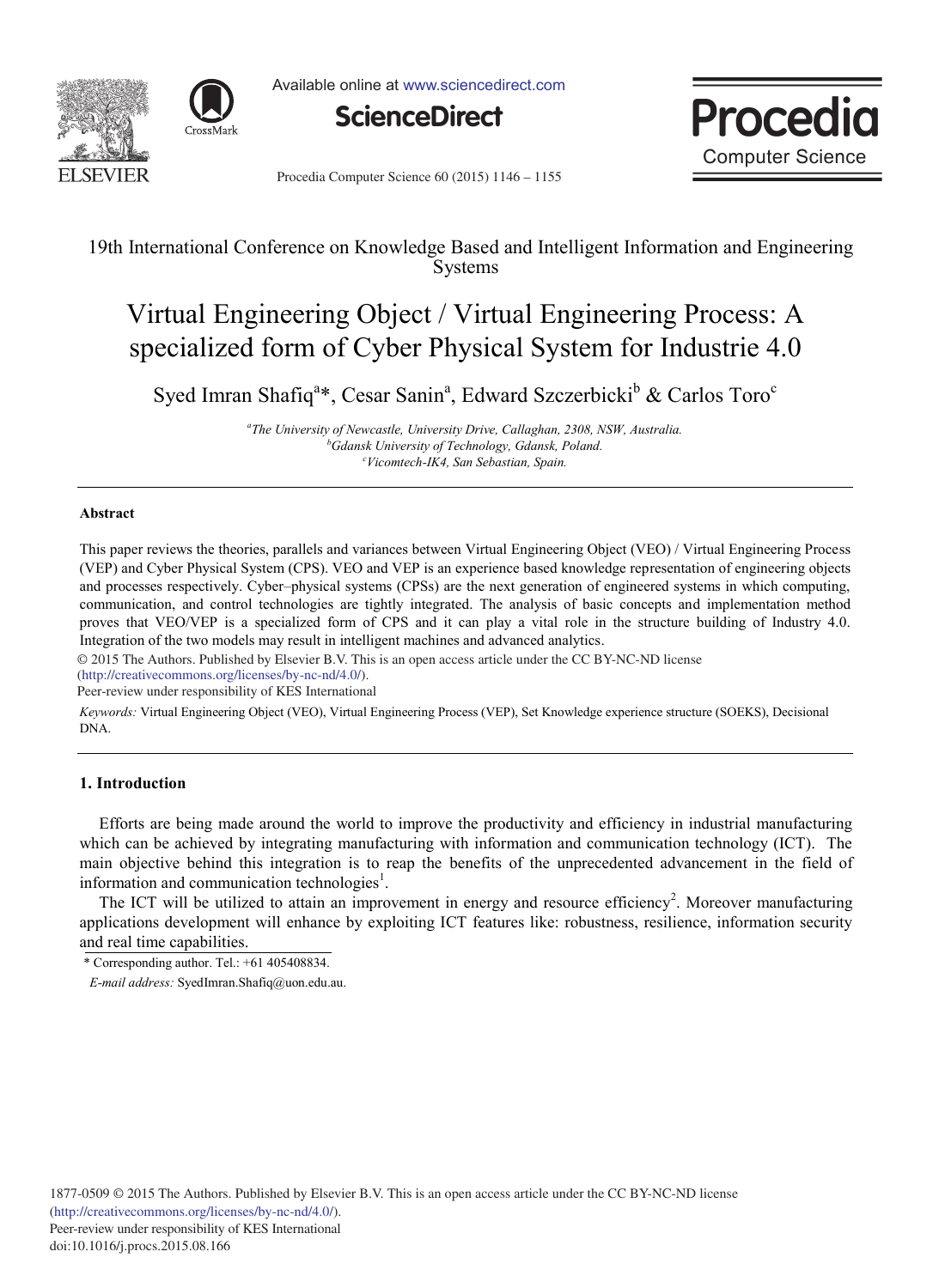All these ideas lead to the emergence of the new concept of Industrie  $4.0<sup>3</sup>$ . It is a powerful concept which promotes the computerization of traditional manufacturing plants and their eco-systems towards a connected and 24/7 available resources handling scheme. The goal is the intelligent factory, which is characterized by adaptability, resource efficiency and ergonomics as well as the integration of customers and business partners in business and value processes. Industrie 4.0 promotes vision of smart factories and is based on the technological concepts of Cyber Physical Systems (CPS) and Internet of Things  $(IoT)^3$ .

CPSs refer to the next generation of engineered systems that require tight integration of computing, communication, and control technologies to achieve stability, performance, reliability, robustness, and efficiency in dealing with physical systems of many application domains<sup>4</sup>.

Knowledge engineering plays an important role in cyber-physical systems as there is a need for a unified framework to represent the myriad types of data and application contexts in different physical domains, and interpret them under the appropriate contexts<sup>5</sup>. The concept of Virtual engineering object (VEO) and Virtual engineering process (VEP) is experienced based knowledge representation of engineering objects and processes respectively. This review article investigates whether concept of VEO / VEP can be treated as specific form of CPS and consequently can be utilized in design of Industrie 4.0.

The structure of this paper is as follows: section 2 deals with the basic concepts, objectives and advantages of Industry 4.0, CPS, IoT and challenges faced in implementation. Section 3 describes the concepts of VEO and VEP. Comparison between CPS and VEO is discussed in section 4 and in the last section conclusions of this review are presented.

#### **2. Industrie 4.0 : New industrial revolution**

The world was witnessed three major industrial revolutions and the forth one is already on its way as shown in figure 1.The first one had mechanization which lead to improved efficiency , the second one saw the advent of electricity and mass production, the third one was marked by the use of electronics and information technology. In the emerging forth revolution, which is Industrie 4.0 physical objects will form a virtual information network<sup>1, 6</sup>.



Fig. 1. Emergence of Industrie  $4.0<sup>1</sup>$ 

Despite of overwhelming enthusiasm and research going on for Industrie 4.0 worldwide, yet there is no standard/formal definition for it. Some of the definitions found in literature are as follows:

*Definition 1*: " Industrie 4.0 is the integration of complex physical machinery and devices with networked sensors and software, used to predict, control and plan for better business and societal outcomes"<sup>7</sup>.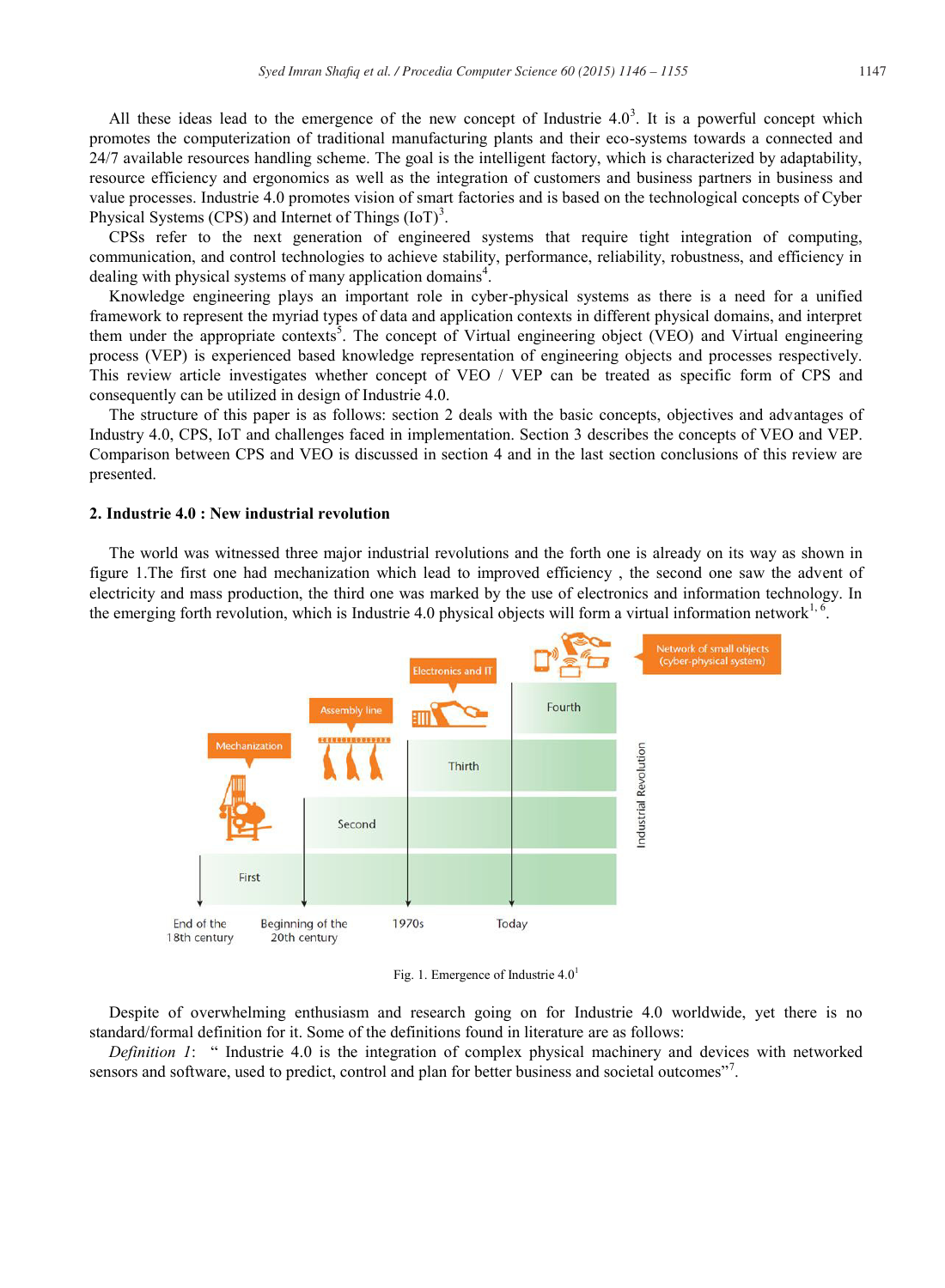*Definition 2*: "Industrie 4.0 is a new level of value chain organization and management across the lifecycle of products"<sup>6</sup>.

*Definition 3*: Industrie 4.0 is a collective term for technologies and concepts of value chain organization. Within the modular structured Smart Factories of Industrie 4.0, CPS monitor physical processes, create a virtual copy of the physical world and make decentralized decisions. Over the IoT, CPS communicate and cooperate with each other and humans in real time. Via Internet of Services (IoS), both internal and cross organizational services are offered and utilized by participants of the value chain<sup>3</sup>.

Therefore from the above definitions it is evident that the Industrie 4.0 is combining of intelligent machines, systems production and processes to form a sophisticated network. Moreover it emphasizes the idea of consistent digitization and linking of all productive units in an economy and creating real world virtualization into a huge information system. Industrie 4.0 has to be integration and assimilation from smaller concepts (see figure 2) such as the "Cyber physical systems (CPS)", "Internet of things (IoT)", "Internet of services (IoS)", "smart products" etc<sup>6</sup>.



Fig. 2. Framework for Industrie 4.0 and CPS<sup>6</sup>

# *Objectives of Industrie 4.0*

Literature review<sup>1</sup> reveals Industrie 4.0 addresses following key aspects:

- IT-enabled mass customization of manufactured products, in which production must adapt to short batches or even individual needs;
- automatic and flexible adaptation of the production chain to changing requirements;
- x tracking and self-awareness of parts and products and their communication with machines and other products;
- improved human-machine interaction (HMI) paradigms, including coexistence with robots or radically new ways to interact and operate in factories;
- production optimization due to IoT-enabled communication in smart factories; and
- radically new types of services and business models contributing to changing ways of interaction in the value chain.

# *Design and Implementation Strategy for Industrie 4.0*

Based on the findings from the literature review<sup>3, 6, 8</sup>, in total, six design principles can be derived from the Industrie 4.0 components:

- Interoperability: the ability of physical components, humans and Smart Factories to connect and communicate with each
- x Virtualization: virtual copy of physical objects
- Decentralization: the ability of components to make decisions on their own
- Real-Time Capability: the capability to gather and analyse data in real time
- Service Orientation: The services of companies, CPS, and humans are available over the IoS and can be utilized by other participants.
- Modularity: flexible adaptation of Smart Factories to changing requirements by replacing or expanding individual modules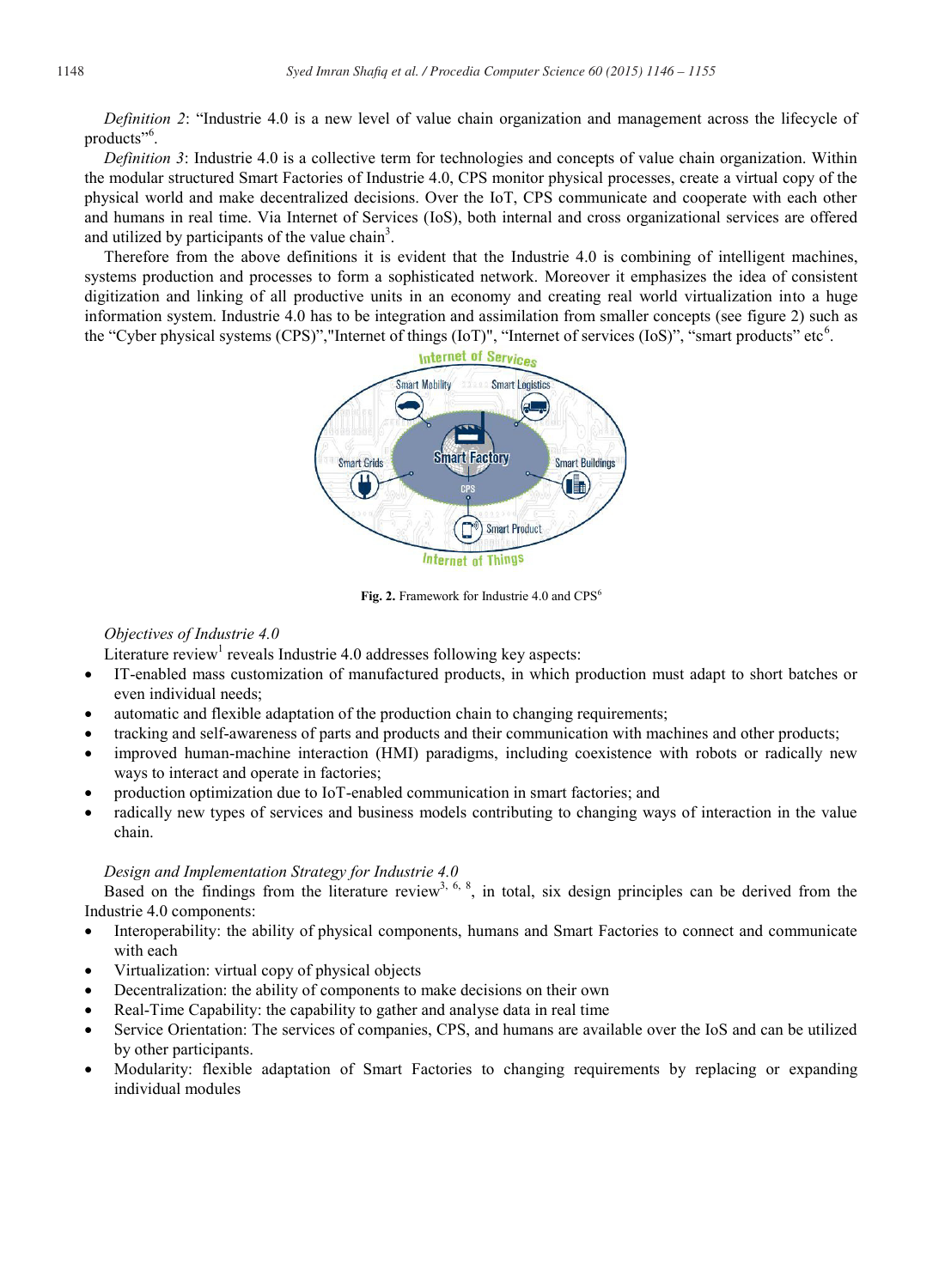For achieving these design principles, Industrie 4.0 is to be implemented in a dual strategy<sup>1, 6, 9</sup>: Existing basic technologies and experience are to be adapted to meet the special requirements of manufacturing technology, and research and development work is to be conducted into solutions for new production locations and new markets. In that context, attention is to focus on three characteristics:

- Horizontal integration: Horizontal integration refers to the use of these technologies to exchange and manage information across different agents around a manufacturing process such as a resources management system, logistics, marketing, and intercompany value chain.
- x Vertical integration: It refers to the integration of various IT systems at different hierarchical levels during a manufacturing process, creating flexible and reconfigurable system.
- End-to-end integration: End-to-end digital integration refers to a holistic digital engineering view, and the goal is to close the gap between product design and manufacturing and the customer.

# *Potential benefits*

Although complexity of Industrie 4.0 system increases but its benefits<sup>1,6</sup> are huge, some of them are:

- More flexibility: Production procedures are more structured and dynamic; are to react more flexibly to changes in demand or breakdowns in the value chain that occur at short notice
- Reduce lead times: Seamless data collection enables the rapid use of production-relevant data for near-term decision-making regardless of the location.
- x Customization with small batch sizes: Industrie 4.0 allows the incorporation of individual customer-specific criteria concerning design, configuration, ordering, planning, production and operation as well as enabling modifications to be made at short notice.
- Reduce costs: Companies that optimise their value chains and increase their manufacturing automation thereby reduce their tied-up *capital cost*. Companies can cut their *energy costs* via smart control of their plant facilities. Companies with highly automated production processes tend to require a declining number of low-skilled employees and thus reduce *personal cost*.

# *2.1. Cyber Physical Systems (CPS)*

As discussed in previous section and shown in figure 2, CPS is one major technological concept on which Industrie 4.0 is based on. CPS refers to the convergence of the physical and digital worlds by establishing global networks for business that incorporate their machinery, warehousing systems and production facilities. In the manufacturing environment, these CPSs referred as Cyber Physical Production System (CPPS) comprise smart machines, storage systems and production facilities capable of autonomously exchanging information, triggering actions and controlling each other independently. This facilitates fundamental improvements to the industrial processes involved in manufacturing, engineering, material usage and supply chain and life cycle management<sup>10, 11</sup>.

Machines, plants, and factories will be available as data objects, increasingly be connected to a network. Therefore, they become searchable, explorable, and analyzable in the network. This will lead to an explosion of available objects and data, accessible from anywhere $12$ .

|  |  | Table 1. CPS requirements and their corresponding advantages |  |  |
|--|--|--------------------------------------------------------------|--|--|
|--|--|--------------------------------------------------------------|--|--|

| <b>CPS</b> requirements                          | Advantages           |
|--------------------------------------------------|----------------------|
| physical objects                                 | intelligent machines |
| data models of the physical objects in a network | advanced analytics   |
| services based on the available data             | people at work       |

To achieve this vision, it is necessary to capture, analyze, and interact with both the real (physical) and the virtual (digital/cyber) production worlds, with a high level of precision in all dimensions (spatial and temporal) $^{1,13}$ .

Advanced manufacturing entails the rapid transfer of new knowledge into industrial processes and products. ICT is a key enabling technology to accelerate and improve productivity in manufacturing. Components, products, and other entities in industrial production would get their own identities in the network. They could negotiate with each other or could be interconnected and simulated. Systems could be virtually integrated, tested, and optimized. The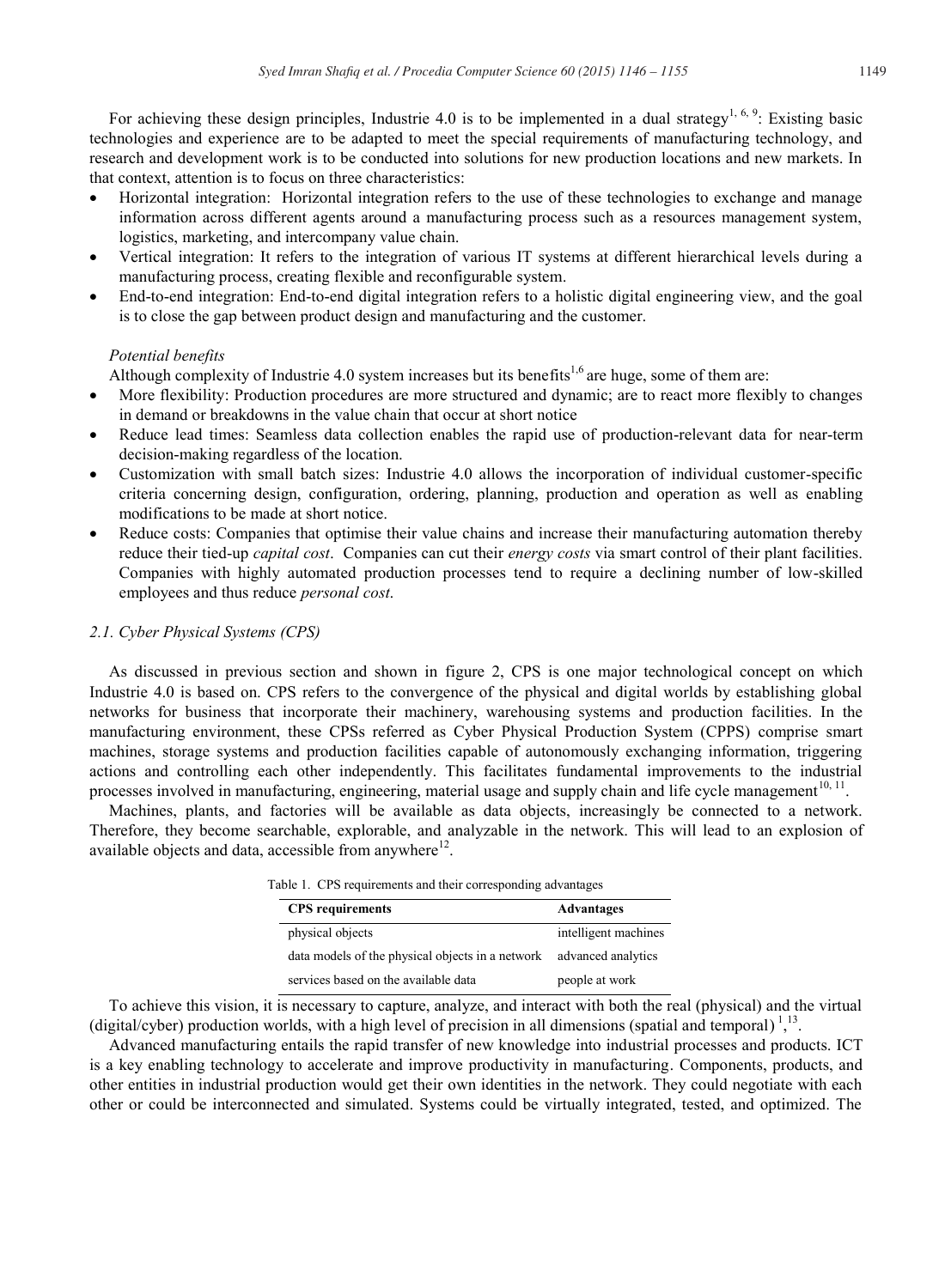digital factory and the virtual commissioning would be accessible to everybody. Algorithms for autonomy optimization can be achieved as shown in table1<sup>1, 12, 14</sup>.

*Cyber Physical Production System (CPPS)*

In industrial manufacturing domain, CPPS is a specialized form of CPS and also shares the same conceptual model. CPS is at level of sensors/actuators and has a more localized knowledge when compared to CPPS which has more contexts at process level as it is an aggregator of CPS's. Both Play different roles, one is at the level of the objects/machines and the other is at the level of the manufacturing line acting in the manufacturing cells. Some formal definitions used for CPPS are:

*Definition 1*: Application of cyber -physical systems in the manufacturing industry and hence the ability for continuous viewing of product, production equipment and production system under consideration changing and changed processes $^{28}$ .

*Definition 2*: Systems that synergize conventional production technology and IT, allowing machines and products to communicate with each other in the Internet of Things<sup>29</sup>.

#### *2.2 Internet of Things (IoT) and Internet of Services (IoS)*

The Internet of Things and Services is a core technology that is being revolutionized by the emergence of intelligence (intelligent devices, networks, and decision technologies) and complemented by cloud-based systems, cost-effective Internet solutions, secure and robust networks, mobile Internet possibilities, and so forth $2,3,6$ .

# *2.3 Challenges of implementing Industrie 4.0 and CPS*

Apart of general computing and communication challenges like embedment, predictability, flexibility and robustness to unexpected conditions. There are considerable challenges, particularly because the physical components of such systems introduce safety and reliability requirements qualitatively different from those in general purpose computing. Moreover, physical components are qualitatively different from object-oriented software components in their behaviour and abstraction levels $4$ .

In a broad CPS environment, a large number of models, systems and concepts from an extremely wide range of domains play an important part in shaping that structure. We propose to add VEO/VEP to this vision that will facilitate and open new solutions and services.

# **3. VEO/VEP: Fusion of the physical and virtual world**

In this section, concept and architecture of VEO and VEP is discussed first and then parallels are drawn with CPS.

#### *3.1 Virtual engineering object (VEO)*

A VEO is knowledge representation of an engineering artefact, it has three features<sup>23-25</sup>:

(i) the embedding of the decisional model expressed by the set of experience, (ii) a geometric representation, and (iii) the necessary means to relate such virtualization with the physical object being represented.

A VEO is a living representation of an object capable of capturing, adding, storing, improving, sharing and reusing knowledge through experience, in a way similar to an expert in that object. A VEO can encapsulate knowledge and experience of every important feature related with an engineering object. This can be achieved by gathering information from six different aspects (chromosomes) of an object viz. Characteristics, Functionality, Requirements, Connections, Present State and Experience as illustrated in Fig. 3.

VEO of an engineering object implies that all the knowledge and experience related with that object is stored in a structured manner in a repository. This information not only can be used for decision making regarding its better operational performance but also can be utilized in areas like maintainability, serviceability and reliability of the object. The concept VEO involves the interlinking of the body of knowledge of connected objects, with the aim of constructing subclasses consistent enough for the purposes of the classification scheme<sup>15</sup>.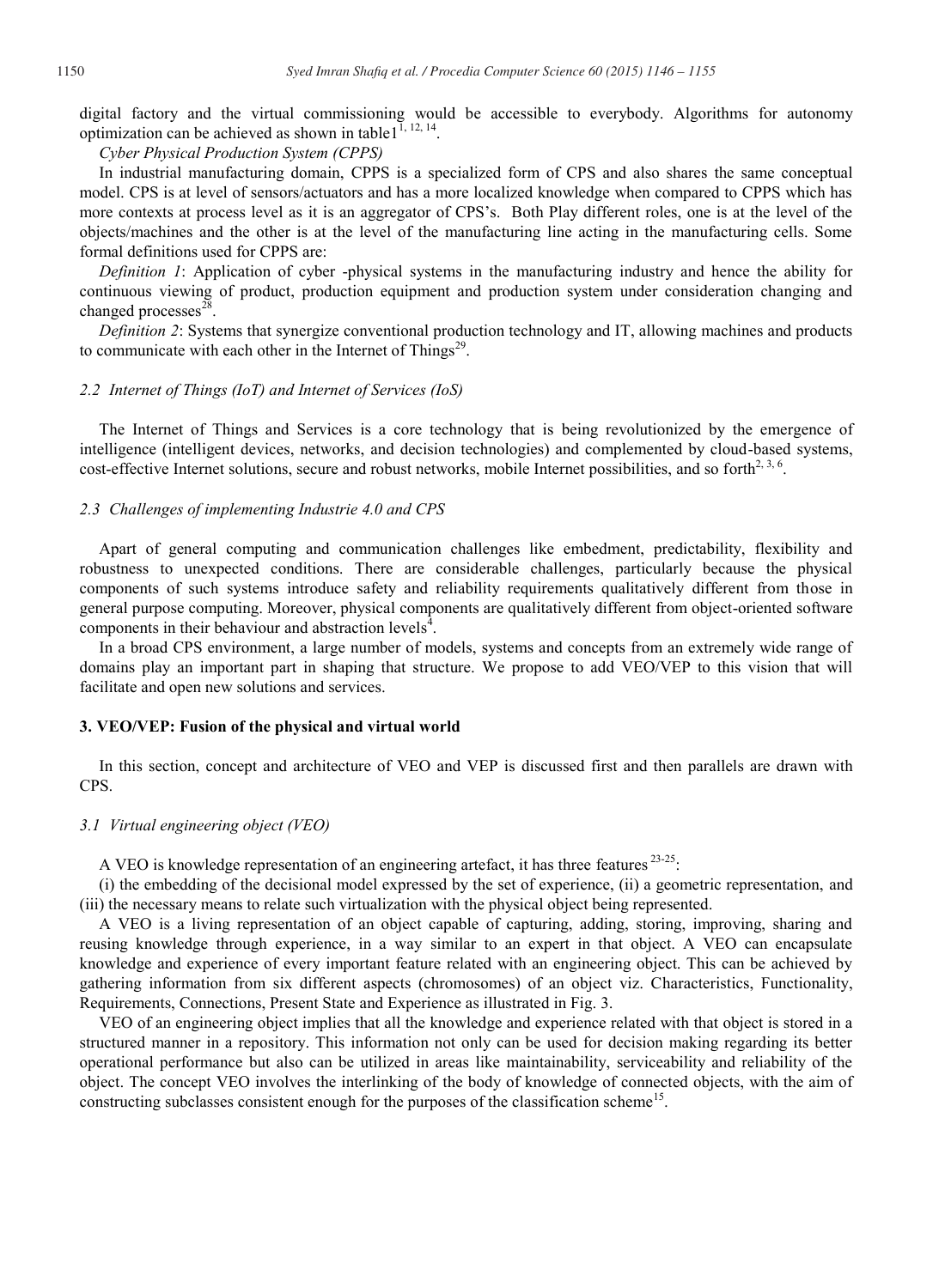VEO is developed on the concept of cradle-to-grave approach, which means that the contextual information and decision making regarding an engineering object right for its inception until its useful life is stored or linked in it. The knowledge representation technique of Set of experience knowledge structure (SOEKS)-Decisional DNA (DDNA) is used for developing VEO as it provides dynamicity to overcome issues of representing complex and discrete objects.

SOEK-DDNA16-19 is proposed as a unique and single structure for capturing, storing, improving and reusing decisional experience. Its name is a metaphor related to human DNA, and the way it transmits genetic information among individuals through time. Based on the literature review<sup>18, 22, 26</sup> it is evident that SOEKS-DDNA is a novel technique to reuse the experience and the formal decisions made in day-to-day activities. It can be implemented on various platforms (e.g., ontology, reflexive ontology, software based, fuzzy logic, etc.) in multi-domains, which makes it a general and universal approach.



Fig. 3. VEO Structure<sup>21, 22</sup>

The changing machining conditions such as spindle thermal deformation, tool failure, chatter, and work piece deformation induced by clamping force, cutting force, and material inner stress have significant impacts on machining quality and efficiency. Figure 4 exhibit that VEO will cater decision making regarding problems which may emerge during the machining process due to complex conditions at the machining level.

# *3.2 Virtual engineering process (VEP)*

In manufacturing environment collection of components/tools/objects constitute a process and combination of process constitutes a system as depicted in fig. 4. Following this pattern virtual representation of artefacts in the form of VEO has already been achieved as discussed in section 3.1.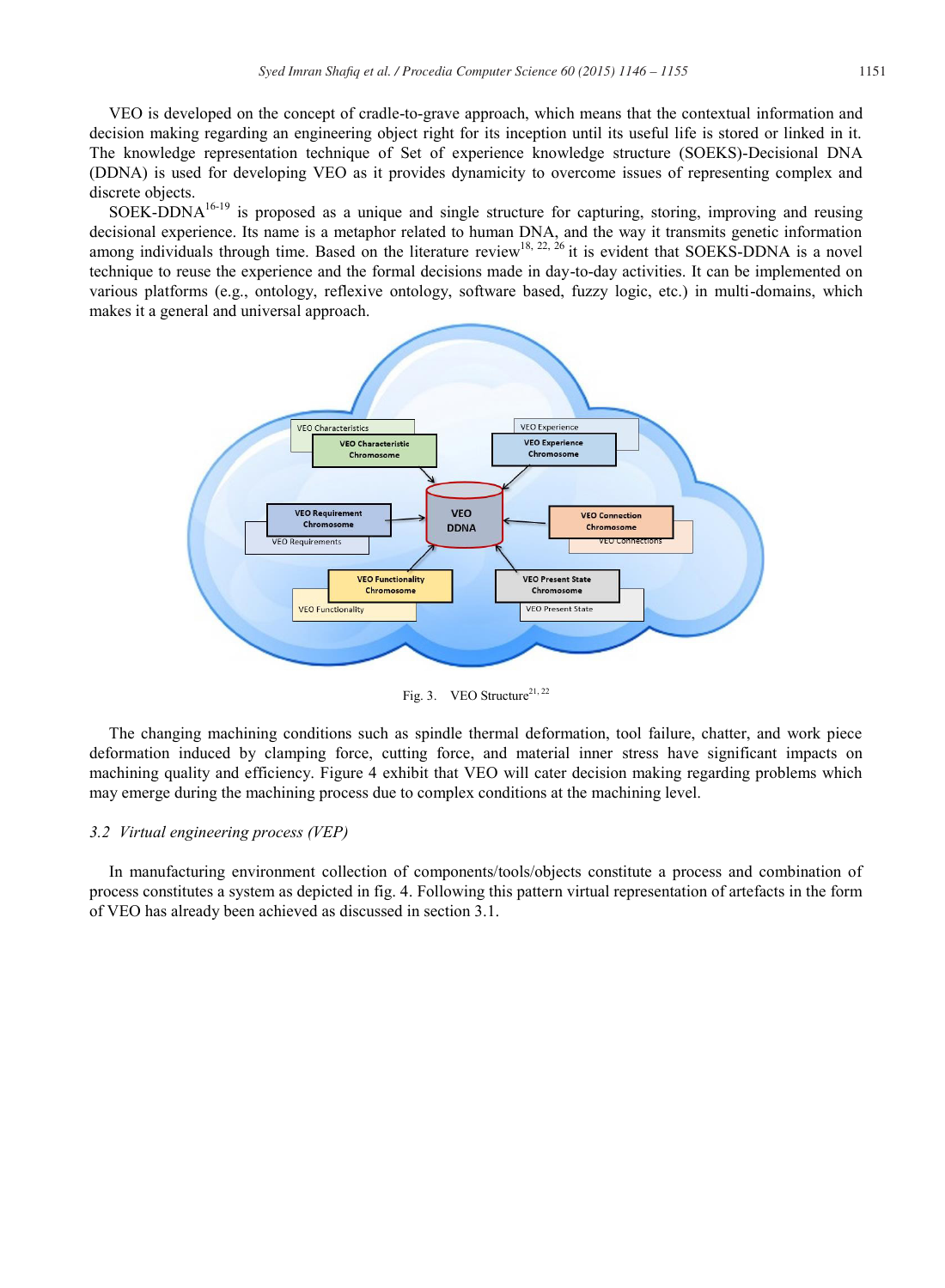

Fig. 4. Correlation between physical and virtual world

Virtual engineering process (VEP) is a knowledge representation of manufacturing process/process planning of artefact having all shop floor level information regarding operations required; their sequence and resources needed to manufacture it as shown in fig 4. VEP deals with the selection of necessary manufacturing operations and determination of their sequences, as well as the selection of manufacturing resources to "transform" a design model into a physical component economically and competitively.

Process planning is combination of information regarding the operation required, manufacturing sequence, and machines required<sup>20</sup>. In addition to this, for VEP, information of all the VEO's of the resource associated with the process is also required. Therefore to encapsulate knowledge of the above mentioned areas the VEP is designed (figure 5) having following three main elements or modules:

- (i) **Operations:** In this module of VEP all the information related with the *operations* that are required to manufacture an engineering object is stored. This includes knowledge in the form of SOEKS related to operation process and scheduling. Furthermore functional dependencies between operations are also part of *operations*. These are sub categorized and there interaction planning functions are given below:
	- Scheduling route- based on global and local geometry.
	- Processes- process capabilities, process cost.
	- Process parameters- tolerance, surface finish, size, material type, quantity, urgency



**Fig 5.** VEP architecture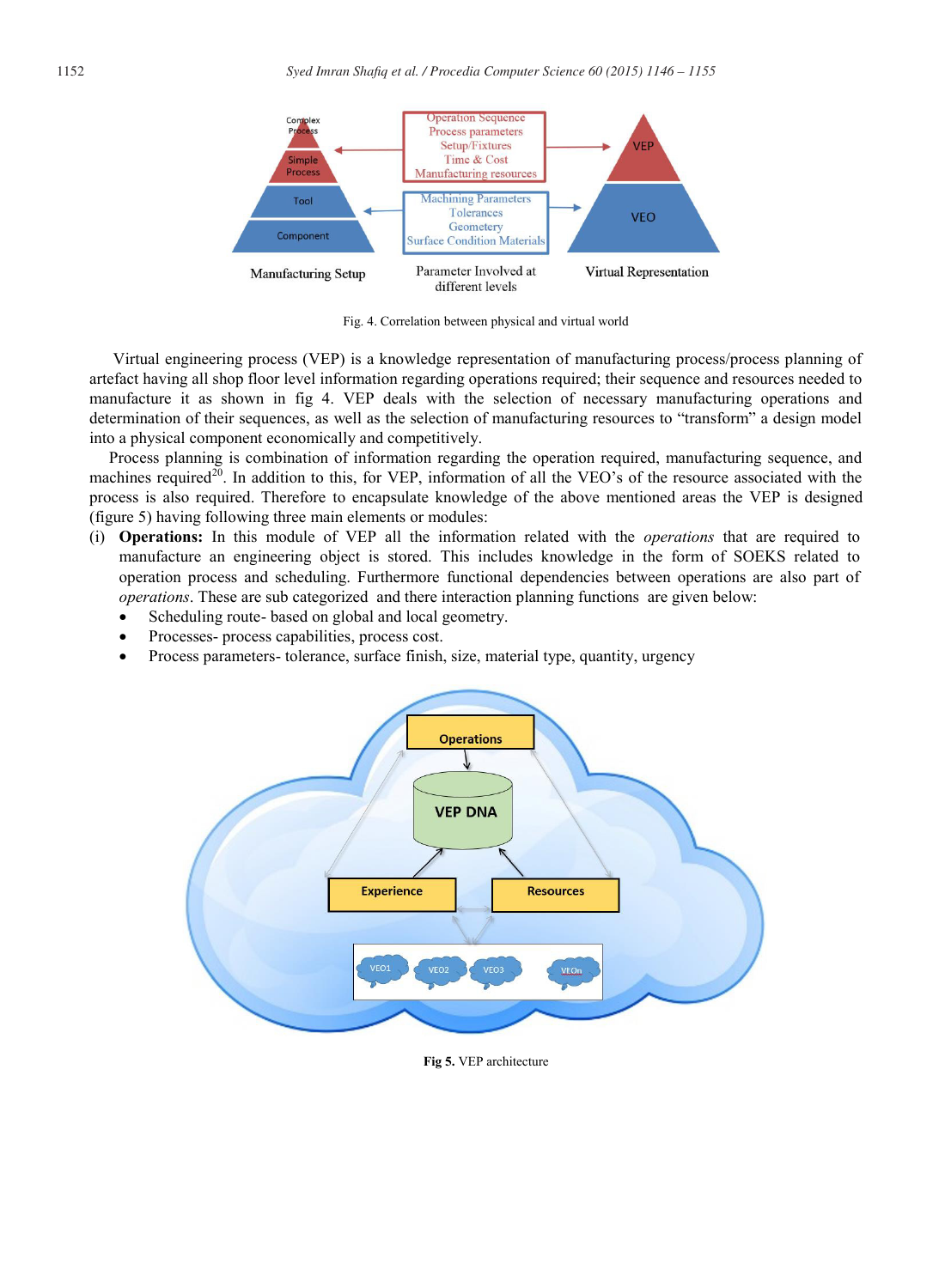- (ii) **Resources**: Information based on the past experience about *resources* used to manufacture a component mentioned in *operations* module of VEP is stored here. The knowledge of the machine level stored in this section is as follows:
	- Machine and tool selections –machine availability, cost machine capability, size, length, cut length, shank length,, holder, materials , geometry, roughing and finishing
	- Fixture selection -fixture element function, locating, supporting, clamping surfaces, stability

Furthermore as discussed in section 3.1 the information of VEO categorized under *characteristics*, *requirements*, *functionality*, *present state*, *connections* and e*xperience* is also linked in this section.

(iii) **Experience**: In the *experience* module, links to the SOEKS of VEO's along with VEP having past formal decisions to manufacture engineering components are stored. They represent the links to SOE's based on past *experience* on that particular machine to perform given operation along with operational and routing parameter.

# *Salient Features of VEO/VEP*

As discussed in previous section, VEO/VEP works on the knowledge representation technique of SOEKS and Decisional DNA. Experimental case studies<sup>21, 27</sup> has proven that DDNA based VEO/VEP knowledge system will have following features:

- Versatility and dynamicity of the knowledge structure, which provides flexibility to change according to the situation.
- x Storage of day-to-day explicit experience in a single structure, which makes it ever evolving.
- Transportability, adaptability, and shareability of the knowledge.
- x Predicting and decision-making capabilities based on the collected past experience.
- Achieving decisional; having the right quality and quantity of knowledge at the right time.

# **4. VEO/VEP : A tool for building CPS and Industrie 4.0**

Analysis of Industrie 4.0, CPS and VEO/VEP reveals that there are fundamental similarities amongst these concepts both at philosophical as well as practical level. In industrial manufacturing domain, CPPS are another specification of CPS at the level of process. CPPS is collection of CPS's in a similar fashion as VEP is of VEO's. To prove the hypothesis that VEO is a specialized form CPS, table 2 presents a summary of significant VEO/VEP features that can contribute in designing and implementation of CPS/Industrie 4.0.

| <b>CPS</b>          | <b>Key Aspects</b>   | <b>VEO/VEP</b> features                                                                                 |
|---------------------|----------------------|---------------------------------------------------------------------------------------------------------|
| Design requirements | Interoperability     | Product self-awareness (history, status, location, delivery strategy and service)                       |
|                     |                      | Throughout linking product virtual model and situational physical status.                               |
|                     |                      | Resource/energy efficiency and sustainable production                                                   |
|                     | Virtualization       | Empowering end users in the final product configuration.                                                |
|                     |                      | Generation of production and manufacturing working options.                                             |
|                     |                      | Accounting for time and cost.                                                                           |
|                     | Decentralization     | Analytics of production and manufacturing data.                                                         |
|                     |                      | Real-time mixing of production data with engineering design data.                                       |
|                     |                      | User interface dynamic adaptation of information to user profile, devices, and context.                 |
|                     | Real-Time Capability | Emergence of new operational models                                                                     |
|                     |                      | Optimized decision making                                                                               |
|                     | Service Orientation  | Individualized product tracking and as underlying connection layer between factories and products.      |
|                     | Modularity           | Personalization and flexibility                                                                         |
|                     |                      | Dynamic resource visualization and creation of decisional footprints at the factory and machine levels. |

Table 2: VEO/VEP features can contribute in Industrie 4.0 design and implantation requirements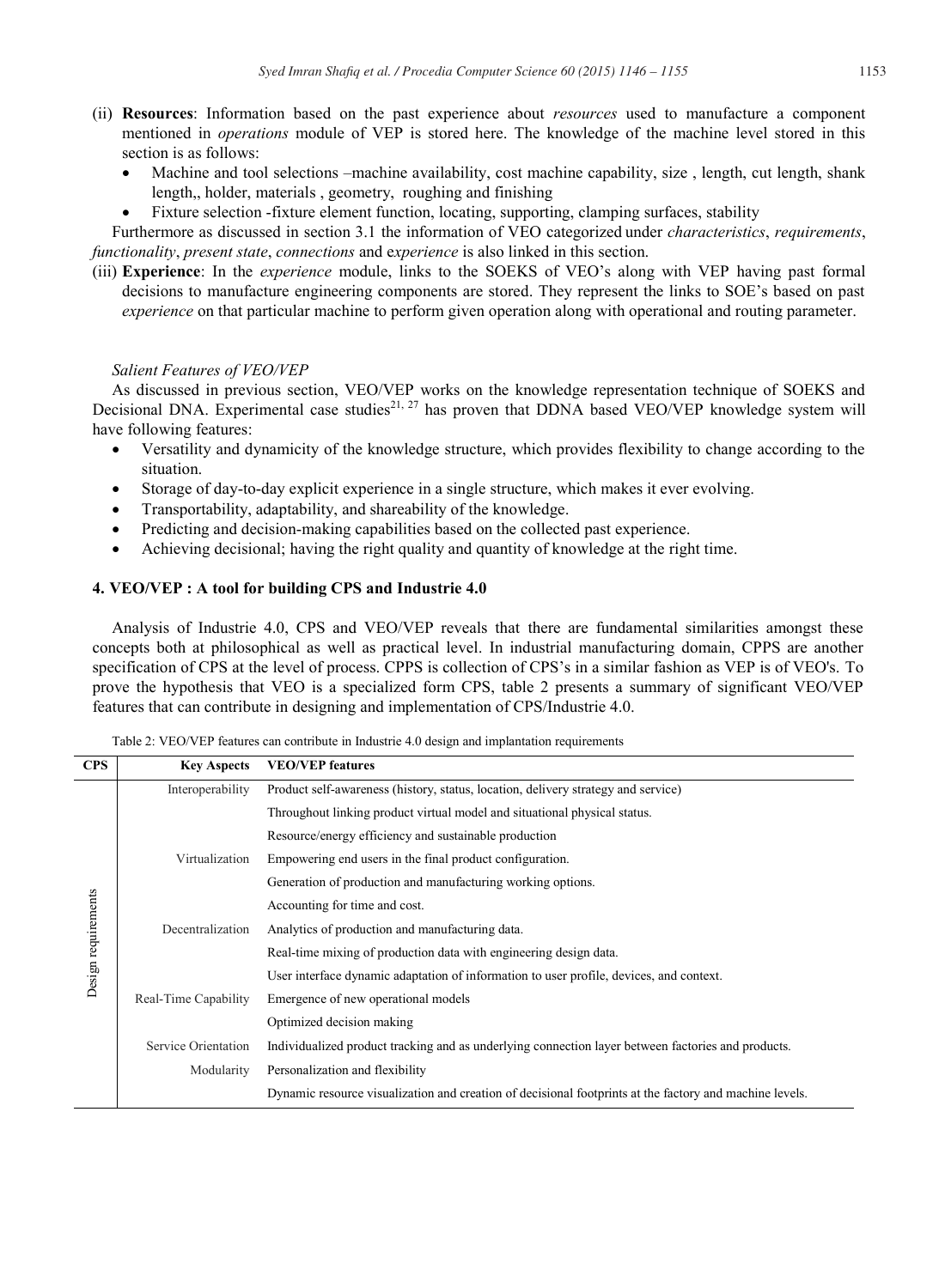| Implantation phases | Vertical integration   | Virtual environments. Virtual scenarios for new ways of planning production, especially suitable for<br>dynamic and fast changes. Scenarios for testing different configurations |
|---------------------|------------------------|----------------------------------------------------------------------------------------------------------------------------------------------------------------------------------|
|                     |                        | Real-time representation of production. Visualizing flows of information, material, and knowledge in the<br>factory, not only physical representation.                           |
|                     |                        | End user interfaces. Editing configurations in demanding work conditions, such as production lines.                                                                              |
|                     | Horizontal integration | Natural flow of a persistent and interactive virtual model throughout entire Product life-cycle.                                                                                 |
|                     |                        | Virtual production planning by coupling of production process and product models.                                                                                                |
|                     | End-to-end integration | Augmented reality (AR) for process and resources/objects.                                                                                                                        |
|                     |                        | Intelligent streaming/search to improve decision making.                                                                                                                         |
|                     |                        | Preserving critical features for tasks while allowing interaction among VEOs.                                                                                                    |

VEO provides a structure for parts involved in the manufacturing process to possess information on themselves and suitable means of communication, and therefore themselves constitute cyber-physical systems. This VEO/VEP is to be embedded in the process as a whole and in extreme cases control not only their own logistical path through production, but rather the entire production workflow that concerns them. VEO/VEP is to supply compressed information suitably derived from the complex interrelationships and communicated in a personalized manner as the basis for their intervention in the process. In this way, a new form of cooperation between machines and parts of machines arises. This will support both short term flexibility and medium-term transformability and thus improve the resilience of production.

From table 2 it can be concluded the relation between the CPS and VEO is evident in the sense that a VEO is a kind of CPS system aiming field devices, machines, plants, and factories (even individual products) be able to store virtual living representation of themselves in the network. Thus VEO/VEP is like a black box of object/process, which has flexible and dynamic structure, having plug and play kind interface. They form a network of talking products which make machine-to-machine communication possible.

# **5. Conclusions**

In this paper, concepts of Industrie 4.0, CPS and VEO/VEP are reviewed. It is found that virtual simulation of products and processes is one of the key aspect to achieve CPS for Industrie 4.0. It is established that VEP/VEO is experience based modelling and simulation of manufacturing processes/objects, it covers all the critical information of process planning/artefacts. Moreover this knowledge representation refers to the fact that the virtual and physical dimensions coexist and are synchronized in time, thus can be significant for the cyber physical systems. VEO/VEP can be unobtrusively overlapped with both the physical objects and the simulation model, as it addresses both the product and process levels for parts, machines and factories. Furthermore, VEO/VEP readily copes with selforganizing production and control strategies; this is a strong linking instance of product life-cycle management, industrial automation and semantic technologies. Thus, VEO is as a specialized form CPS and similarly VEP is related to CPPS.

#### **References**

- 1. Posada J, Toro C, Barandiaran I, Oyarzun D, Stricker D, de Amicis R, et al. Visual Computing as a Key Enabling Technology for Industrie 4.0 and Industrial Internet. Computer Graphics and Applications, IEEE. 2015; 35(2):26-40.
- 2. Kyoung-Dae K, Kumar PR. Cyber-Physical Systems: A Perspective at the Centennial. Proceedings of the IEEE. 2012; 100(Special Centennial Issue):1287-308.
- 3. Hermann M, Pentek T, Otto B. Design Principles for Industrie 4.0 Scenarios: A Literature Review 2015 07/04/2015. Available from: http://www.snom.mb.tu-dortmund.de/cms/de/forschung/Arbeitsberichte/Design-Principles-for-Industrie-4\_0-Scenarios.pdf.
- 4. Lee E. Cyber Physical Systems: Design Challenges. University of California, Berkeley, 2008 Contract No.: Technical Report No. UCB/EECS-2008-8. Retrieved 2008-06-07.
- 5. Lui Sha, Sathish Gopalakrishnam, Xue Liu, Wang Q. Cyber-Physical System: A New Frontier. In: Jeffrey J. P. Tsai PSY, editor. Machine Learning in Cyber Trust: Springer. p. 3-12.
- 6. Henning Kagermann WW, Johannes Helbig. Recommendations for implementing the strategic initiative INDUSTRIE 4.0 2013 [01/04/2015]. **Container from: Container and Available** from: **Available** from: